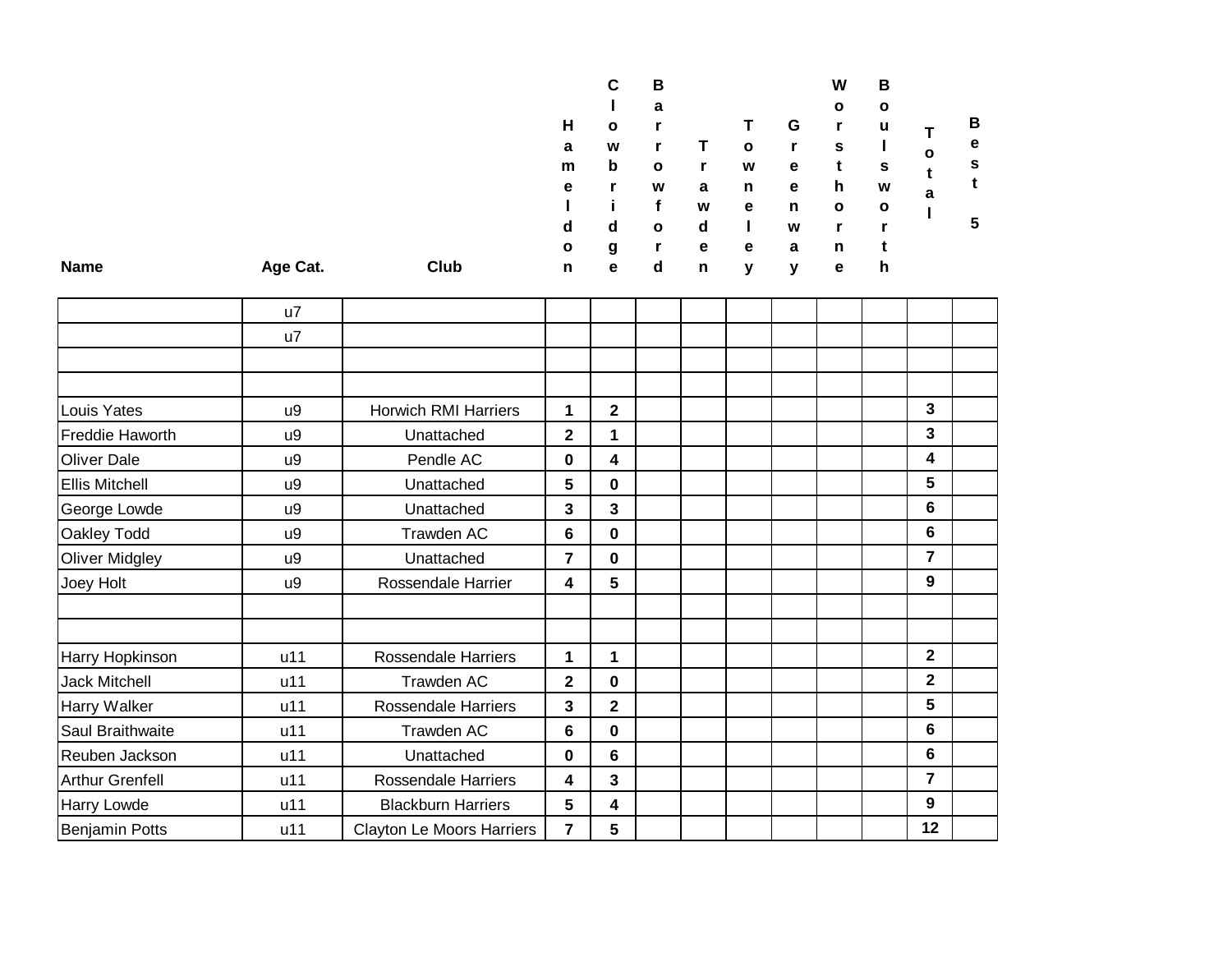| <b>Charlie Dobson</b> | u13 | <b>Rossendale Harriers</b>       | 1                       | $\mathbf 2$             |  |  |  | $\mathbf{3}$    |  |
|-----------------------|-----|----------------------------------|-------------------------|-------------------------|--|--|--|-----------------|--|
| <b>Harry Yates</b>    | u13 | <b>Horwich RMI Harriers</b>      | $\overline{\mathbf{2}}$ | 1                       |  |  |  | $\mathbf{3}$    |  |
| <b>Harry Driver</b>   | u13 | <b>Barlick Fell Runners</b>      | $\mathbf 0$             | 3                       |  |  |  | 3               |  |
| Max Unthank           | u13 | Trawden AC                       | 4                       | $\mathbf 0$             |  |  |  | 4               |  |
| Lucas Cooke           | u13 | <b>Preston Harriers</b>          | 6                       | $\mathbf 0$             |  |  |  | $6\phantom{1}$  |  |
| <b>Isaac Reeday</b>   | u13 | <b>Wharfedale Harriers</b>       | 3                       | 4                       |  |  |  | $\overline{7}$  |  |
| <b>Alfie Barnett</b>  | u13 | <b>Clayton Le Moors Harriers</b> | $\overline{7}$          | $\mathbf{0}$            |  |  |  | $\overline{7}$  |  |
| <b>Charlie Kelly</b>  | u13 | Hyndburn AC                      | 8                       | $\mathbf 0$             |  |  |  | 8               |  |
| Henry Jackson         | u13 | Unattached                       | $\bf{0}$                | 8                       |  |  |  | 8               |  |
| <b>Freddie Kelly</b>  | u13 | Hyndburn AC                      | 10                      | $\mathbf 0$             |  |  |  | 10              |  |
| Corbyn Thomas         | u13 | Clayton Le Moors Harriers        | 5                       | 6                       |  |  |  | 11              |  |
| Sam Midgley           | u13 | <b>Trawden AC</b>                | 11                      | $\mathbf 0$             |  |  |  | 11              |  |
| Zach Beresford        | u13 | <b>Barlick Fell Runners</b>      | 12                      | 0                       |  |  |  | 12              |  |
| Oscar Clayton         | u13 | <b>Wharfedale Harriers</b>       | 9                       | 5                       |  |  |  | 14              |  |
| <b>Toby Steel</b>     | u13 | <b>Rossendale Harriers</b>       | 13                      | $\overline{\mathbf{r}}$ |  |  |  | 20              |  |
|                       |     |                                  |                         |                         |  |  |  |                 |  |
|                       |     |                                  |                         |                         |  |  |  |                 |  |
| <b>Will Pease</b>     | u15 | <b>Barlick Fell Runners</b>      | 1                       | 1                       |  |  |  | $\mathbf{2}$    |  |
| <b>Charlie Barnes</b> | u15 | Clayton Le Moors Harriers        | $\overline{\mathbf{2}}$ | $\mathbf 0$             |  |  |  | $\mathbf{2}$    |  |
| Max Winstanley        | u15 | Chorley Athletic & Tri Club      | 3                       | $\mathbf 0$             |  |  |  | 3               |  |
| <b>Edison Marsden</b> | u15 | <b>Bury AC</b>                   | 4                       | 0                       |  |  |  | 4               |  |
| Alex Rothwell         | u15 | <b>Blackburn Harriers</b>        | $\mathbf 0$             | 4                       |  |  |  | 4               |  |
| Devon Sigvenza        | u15 | Clayton Le Moors Harriers        | 0                       | 5                       |  |  |  | 5               |  |
| <b>Francis Vidler</b> | u15 | <b>Rossendale Harriers</b>       | 6                       | $\bf{0}$                |  |  |  | $6\phantom{1}6$ |  |
| Henry Robinson        | u15 | Trawden AC                       | 0                       | 6                       |  |  |  | $6\phantom{1}6$ |  |
| <b>Charlie Reeder</b> | u15 | <b>Trawden AC</b>                | 5                       | 3                       |  |  |  | 8               |  |
| <b>Garth Duffy</b>    | u15 | <b>Barlick Fell Runners</b>      | 8                       | $\bf{0}$                |  |  |  | 8               |  |
| Alfie Walker          | u15 | <b>Rossendale Harriers</b>       | $\overline{7}$          | $\overline{\mathbf{2}}$ |  |  |  | 9               |  |
| Leo Woodstock         | u15 | Unattached                       | 9                       | $\overline{\mathbf{r}}$ |  |  |  | 16              |  |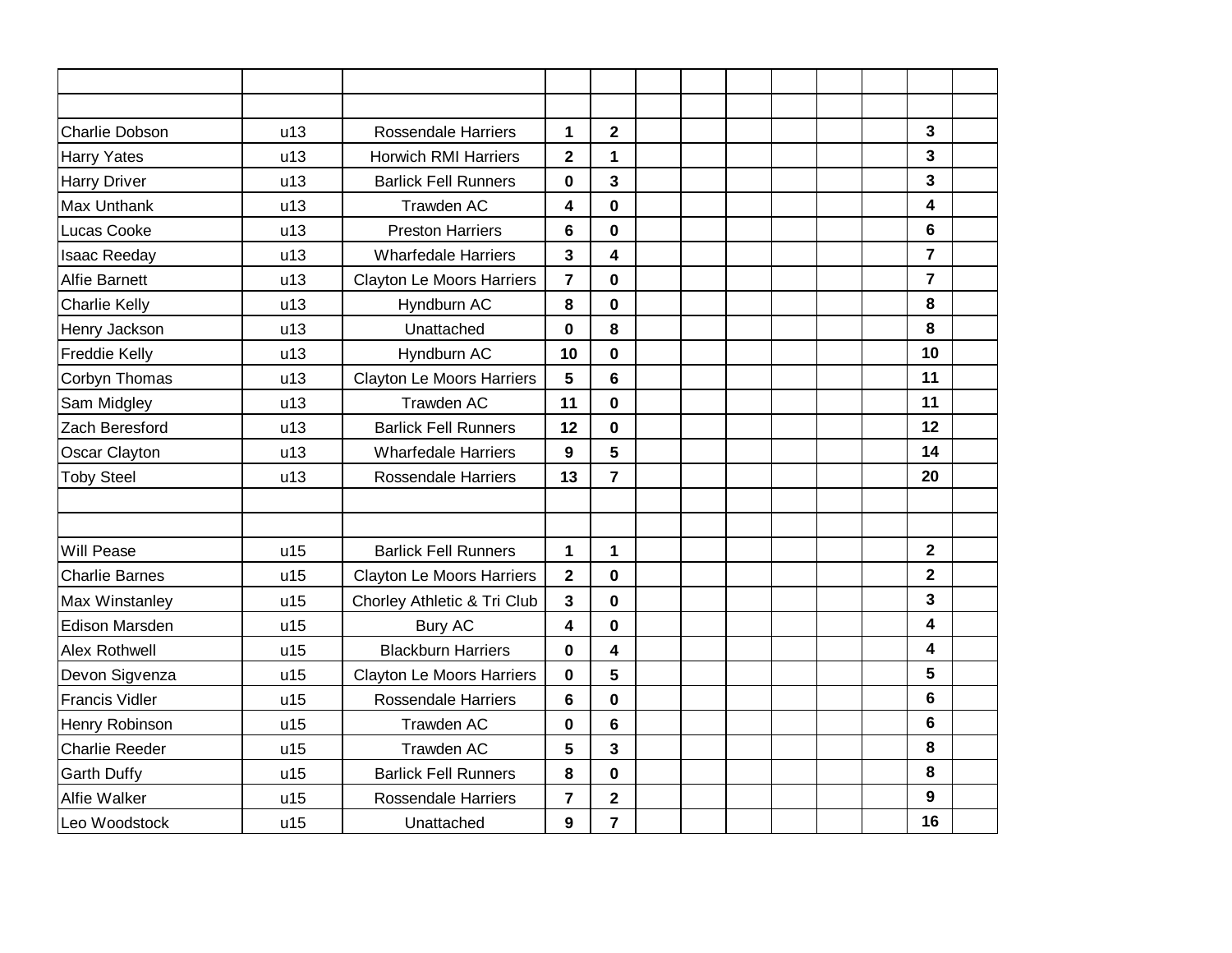| Logan McCredie     | u17 | <b>Clayton Le Moors Harriers</b> |   |   |  |  |  |  |
|--------------------|-----|----------------------------------|---|---|--|--|--|--|
| Christopher Broome | u17 | <b>Clayton Le Moors Harriers</b> | 2 | 0 |  |  |  |  |
| <b>Riley Holt</b>  | u17 | <b>Rossendale Harriers</b>       | 3 | 0 |  |  |  |  |
|                    |     |                                  |   |   |  |  |  |  |
|                    |     |                                  |   |   |  |  |  |  |